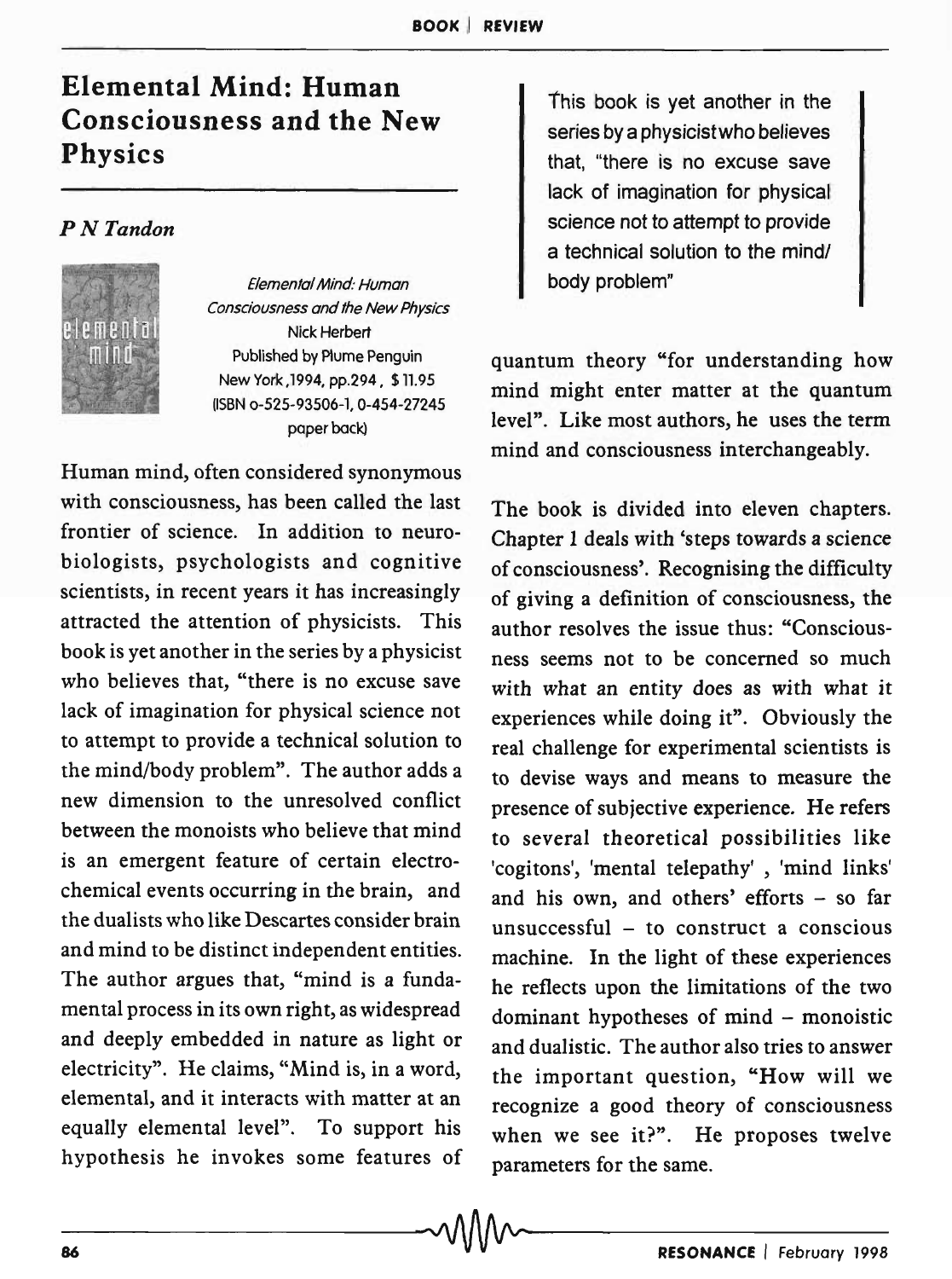Chapter 2, 'Consciousness from Inside: Prominent Landmarks of Inner Space' deals with some psychobiological aspects of consciousness. He emphasises its most important feature, the experienced unity of human consciousness. To dissect it further he attempts to provide some quantitative information regarding the various inner spaces like the five senses along with thinking space, feeling space, memory and other higher functions; he points out that in its singleminded pursuit of unity, consciousness strives to integrate sensations, memories, emotions, cognition into one ongoing inner experience.

Chapter 3 'Consciousness from outside: a tour of mind's mansion' gives a brief account of brain in embryo, its development to adult state, and its various parts. It goes on to provide some information regarding its energy consumption in various states  $$ normal awake, sleep, coma, mental arithmetic etc. He argues, "If consciousness is a new form of energy, we should be able to measure a number in brains of conscious creatures that represents its energetic equivalent". He gives a very brief account of various imaging techniques currently used for 'looking into the brain', and an outline of the electrochemical basis of the functioning of the brain. This is followed by the possible role of different parts of the brain in search for location of human awareness. The rest of the chapter is devoted to an elaboration of the work of James Culbertson, author of several books like "The Minds of Robots",

"Sensations, Memories and the Flow of Time", "Consciousness - Natural and Artificial". The author concludes Culbertson's work is the first step towards a new science the science of *artificial awareness.* 

The author then turns to physical principles which may provide a link between the mind and matter. Next five chapters are thus devoted to elaboration of various aspects of quantum theory and its possible application to explain human consciousness/mind. The author elegantly summarises the problem of quantum reality in chapter 5. "Quantum theory is our most upto date theory of the physical world. It has been flawlessly successful in describing the world at all levels from quarks to quasars".

He then elaborates the eight tentative pictures of the quantum world e.g. there is no deep reality, reality is created by observation, undivided wholeness, the manyworlds interpretation, quantum logic, neorealism, consciousness creates reality, and the Duplex world of Werner Heisenberg.

One may wonder, what has all this to do with consciousness/mind? He goes on to argue that "The quantum reality problem is, strictly speaking, not a physics question at all, but a problem in metaphysics". One of the most important use of metaphysical pictures is to help extend quantum physics into new areas like models of mind.

The author claims that for the construction of models of mind and clues to the true role